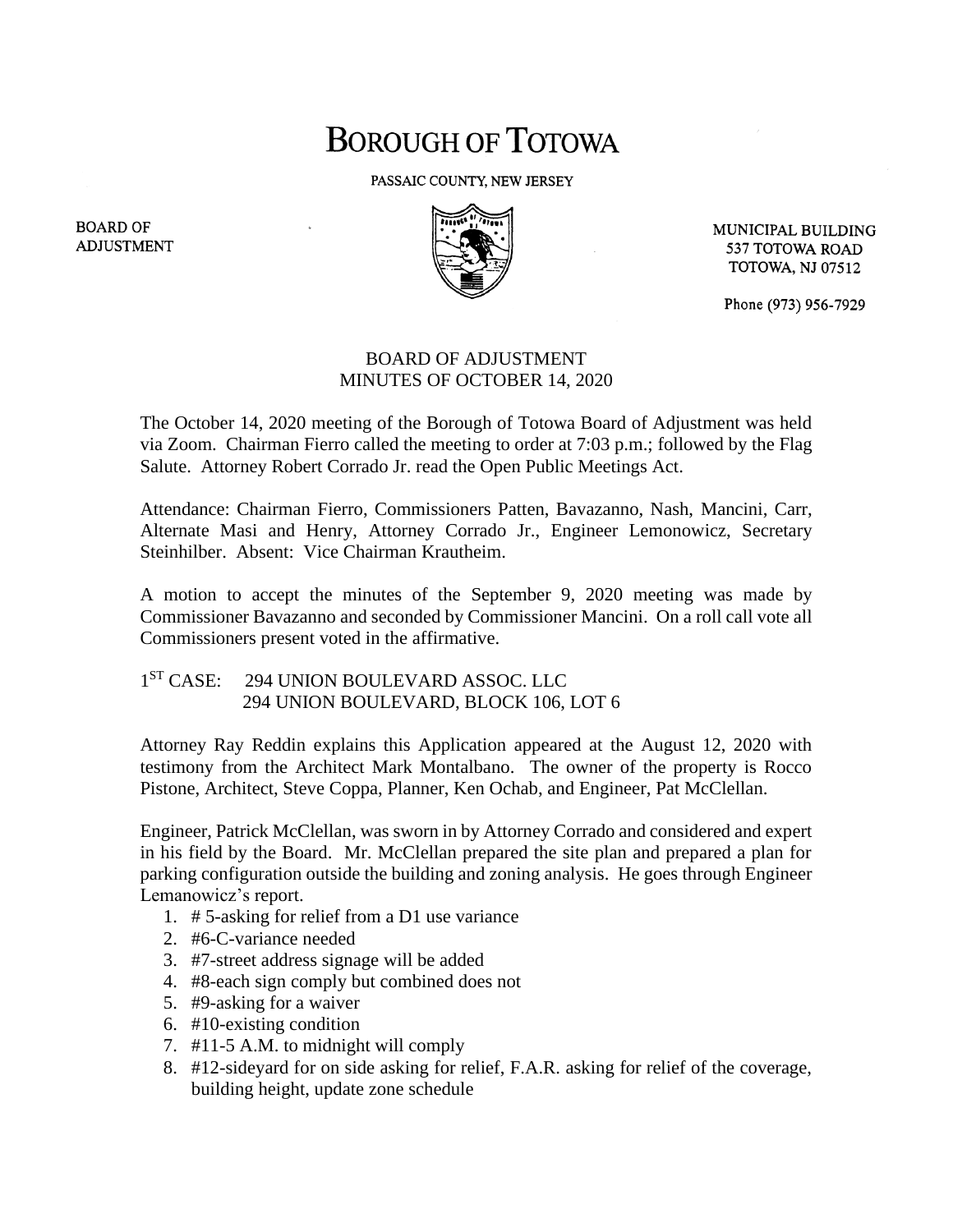- 9. #13-narrative about variances needed
- 10. #14-narrative about proofs required
- 11. #15-curb detail on plan-no proposed changes to the parking lot other than landscaping and lighting
- 12. #16-will comply-no design waiver needed
- 13. #17-existing-waive condition
- 14. #18-will not extend pavement line beyond where it currently is-no waiver neededwill provide size
- 15. #19 & 20-are companion to #16-will comply
- 16. #22-need waiver
- 17. #23-waiver request for 3 spaces on the angle are 9 x 17 and the rest are 9 x 18
- 18. #24-waiver requested
- 19. #25-waiver required-Engineer Lemanowicz needs to take that comment out
- 20. #26-will correct and amend
- 21. #27-site plan will need to be corrected
- 22. #28-single zoning schedule
- 23. #29-applicant is confident they will comply
- 24. #30 typo on the site plan
- 25. #31-waiver
- 26. #32-will delete from notes
- 27. #33-typo-will correct-will show accessible path with smart level from parking spaces to the building
- 28. #34-plan will be corrected
- 29. #35-will be added to the plan
- 30. #36-5 feet wide-garbage pails instead of dumpsters-maybe make longer
- 31. #37-smart level and graphically depict on the plan
- 32. #38-commintary
- 33. #39-will be removed along the door
- 34. #40-propose to formalize the easement with the neighbor
- 35. #41
- 36. #42-proper signage will be in place
- 37. #43,44,45 & 46-two types of trees in the parking are-one dogwood and one lindenthe plans need to be updated and the outlined area to be made darker
- 38. #47,48,49,50, & 51-will provide
- 39. #52-will differ to the applicants Architect
- 40. #53-will supply letter
- 41. #54-applicant will address during construction

Commissioner Patten about the snow removal and the 3 diagonal spaces. Snow will be removed to the landscaped area and agrees the lot is not an ideal parking situation. Attorney Corrado marks the plans that were prepared by Mr. McClellan as A-1. Commissioner Bavazanno asked about cars going in and out at the same time. They would bottle neck past the first angle parking space. Commissioner Bavazanno asked about loading for stores to be on Union Boulevard. The loading will be on Union Boulevard, but only deliveries from Fed-Ex, UPS, etc. Commissioner Mancini asked about a dumpster. There is no dumpster as of now, just garbage cans.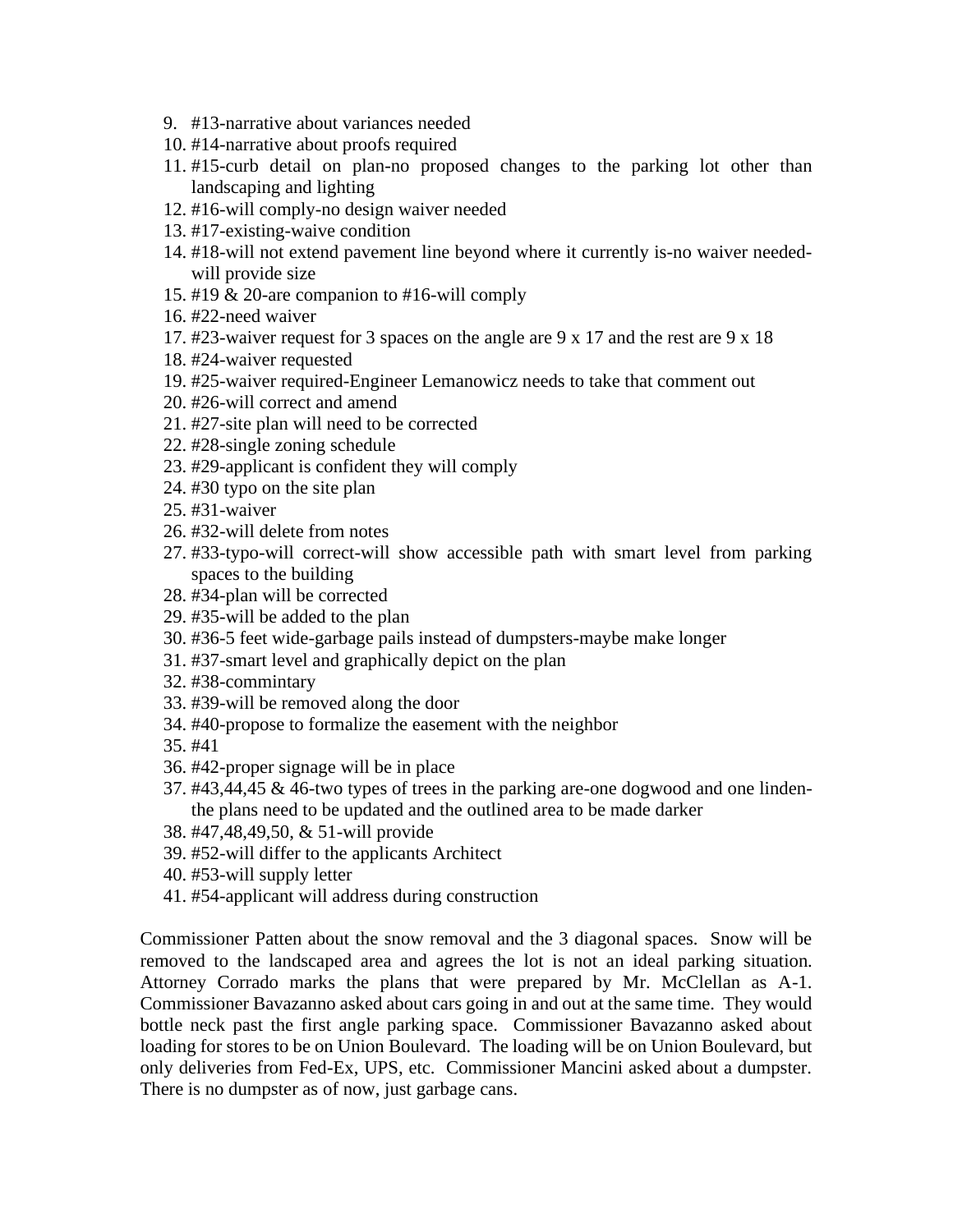Planner Ken Ochab, sworn in by Attorney Corrado, is considered and expert in his field by the Board and the business is located at 1216 Fairlawn Ave, Fairlawn New Jersey. All uses are permitted as is in the B-2 zone, proposed to subdivide Walkers space and use front of Walkers as a retail use and the rear as a residential use and add an addition residential use on the second floor. Add new one-bedroom apartment above the garage and blind store with 3 retail uses all fronting on Union Boulevard. One apartment is on the first floor in the rear, two apartments will be on the second floor. The apartment on the first floor is not permitted in the B-2 zone and the Applicant needs a D-1 variance. A photo of the existing front of the site is shown, the site plan is 1,200 square feet of retail space and 1,100 square feet of residential space. There is an increase in F.A.R., which is an existing condition variance. There will be no entrance for apartment on the first floor in the front of the building, only entrance in the rear. There is a less intense use of the proposed application and this is a suitable location for the proposed. This application will promote the intent purpose of the Master Plan. Commissioner Patten would like testimony for the first floor and the three apartments on the second floor. The rear of Walkers Hardware will have one apartment and above walkers already has the second apartment and the third apartment will be built above the back garage. Attorney Corrado clarifies the original proposal. Mr. McClellan states the intent of ordinance was to eliminate any entrance to the residential units form Union Blvd. Commissioner Mancini would like to know about the two new apartments and the parking spaces. The application is for three apartments. Engineer Lemanowicz states the D-1 variance for the first-floor apartment and a D-3 variance where you do not need the conditions. Attorney Corrado marked Mr. Ochab's plans as A-2.

Architect, Steve Coppa, was sworn in by Attorney Corrado and is considered an expert in his field by the Board. Attorney Corrado marks the color elevation rendering as C-1. Mr. Coppa addresses Engineer Lemoniwicz's question #53 and shows it on plan A-1. Commissioner Mancini wants to clarify that there is no entrance to any of the apartments from the front of the building. Commissioner Patten the rear second floor roof area could house the RTU units. Mr. Coppa states they have not gone that far-the roof may not support that. Commissioner Carr asked about emergency vehicles getting to the back with the narrow driveway since you can only get to the apartments from the rear. The ambulance vehicles will not be an issue, the fire truck access would have to be from the front and drag the hoses to the back. Mr. Corrado marks Architects plans as A-3.

At this time the meeting is open to the public.

There is no public to be hear, so at this time the public portion of the meeting is closed, a motion was made by Commissioner Bavazanno.

Attorney Reddin addresses the Applicant about the affordable housing issue and Mr. Pistone would like to pay the amount in-lieu of affordable housing on-site.

A motion to approve the application was made by Commissioner Bavazanno and seconded by Commissioner Nash at 9:16 P.M. Application passed 7-0.